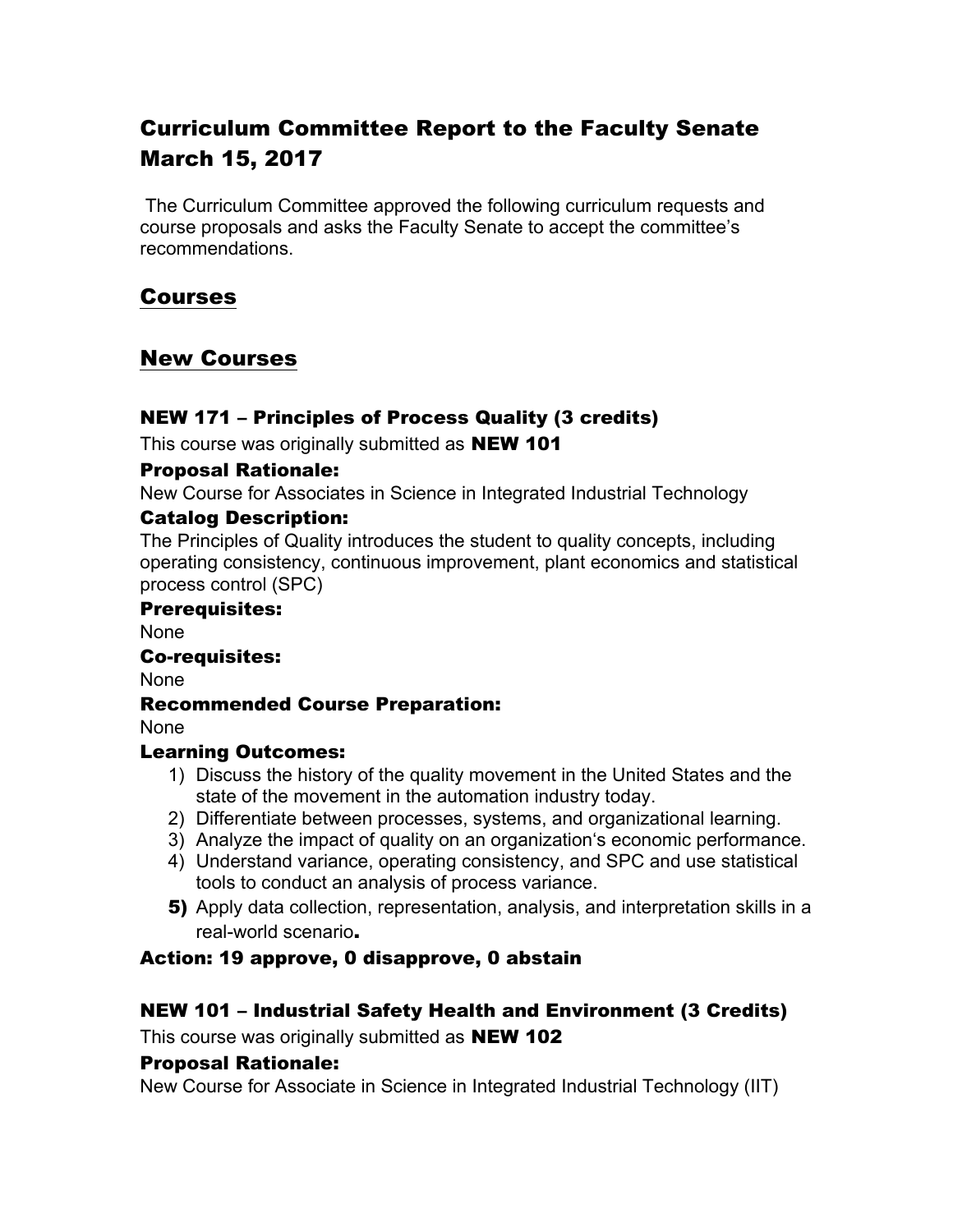#### Catalog Description:

The Safety Health and Environment course emphasizes the development of knowledge and skills to reinforce the attitudes and behaviors required for safe and environmentally sound work habits for industrial work environments. Coursework, demonstrations and exercises highlight the importance of regulatory compliance issues to be addressed in the performance of all job tasks, Course topics will be reinforced through scenarios performed at the campus as well as industrial sites as available.

#### Prerequisites:

None

#### Co-requisites:

None

#### Recommended Course Preparation:

None

#### Learning Outcomes:

- 1) Anticipate, recognize, and evaluate potential hazards to people, property, and the environment with respect to risk and regulatory requirements.
- 2) Control potential and existing hazards to people, property, and the environment to achieve acceptable levels of risk or meet regulatory requirements.
- 3) Manage and communicate safety, health, and environmental information to peers and stakeholders.
- 4) Function as a member of the safety professional community, with a commitment to continuing professional growth.
- 5) Acknowledge the standards of professional conduct that are published by professional safety organizations and/or certification bodies.

#### Action: 19 approve, 0 disapprove, 0 abstain

#### NEW 131 – Mechanical Drive Systems ((3 Credits)

This course was originally submitted as **NEW 103** 

#### Proposal Rationale:

New Course for Associate in Science, integrated Industrial Technology (IIT)

#### Catalog Description:

This course is an introduction to mechanical drive systems that are typical to automated manufacturing and process systems. The course provides students with an understanding of mechanical energy transmission concepts. Students will apply these concepts to design, configure, and conduct performance analysis on mechanical transmission systems.

#### Prerequisites:

None

#### Co-requisites:

None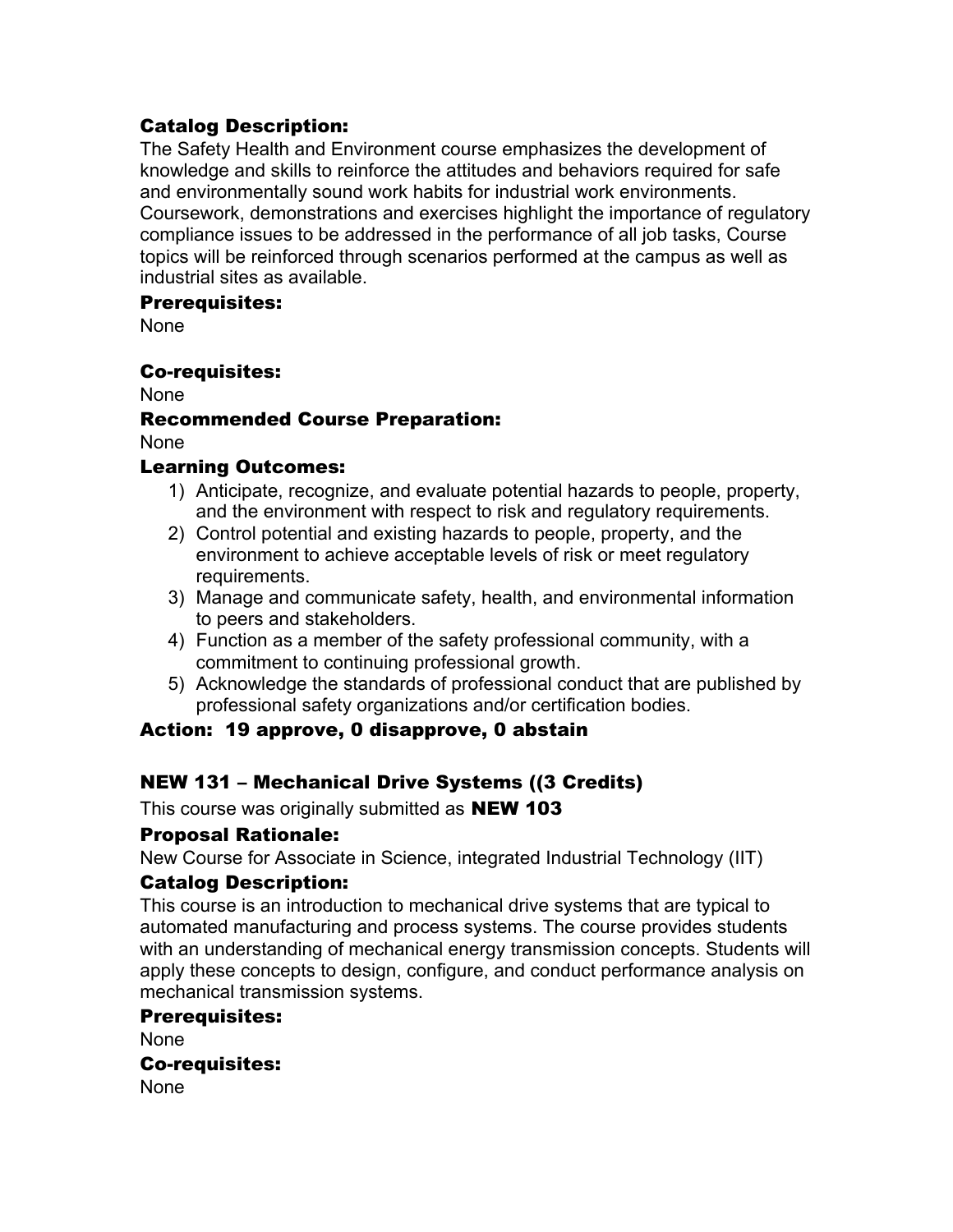#### Recommended Course Preparation:

None

#### Learning Outcomes:

- 1) Describe basic mechanical components and drives such as clutches, gears, brakes, belt and chain drives and explain their role in a mechatronic system.
- 2) Analyze technical documentation and datasheets to configure drive and shafting systems.
- 3) Use precision measuring instruments to configure and align mechanical drive systems.
- 4) Collect and analyze performance analysis data to determine the operating condition of a mechanical drive system, to include vibration, sound, load and inductive loading characteristics.
- 5) Calculate sprocket ratio, shaft speed, and torque of a chain drive system.

#### Action: 19 approve, 0 disapprove, 0 abstain

#### NEW 121 –Electro Hydraulics and Pneumatics (Fluid Power Systems) (3 Credits)

This course was originally submitted as **NEW 104** 

#### Proposal Rationale:

New Course for Associate in Science, Integrated Industrial Technology (IIT)

#### Catalog Description:

This course covers the fundamentals of fluid power and fluid power systems. Students will learn the operating principles and components of hydraulic and pneumatic systems including pumps, compressors and actuating devices. Students will learn to design, configure and troubleshoot hydraulic and pneumatic systems for industrial automation and process control, incorporating automated actuator control and fail-safe interlocks into the design process. Facilitated learning and practical exercises reinforce the learning.

#### Prerequisites:

None

#### Co-requisites:

None

#### Recommended Course Preparation:

None

#### Learning Outcomes:

- 1) Solve problems for flow and pressure, relating to hydraulic and pneumatic systems.
- 2) Simulate hydraulic and pneumatic circuits using Festo Fluid-Sim Simulation.
- 3) Design simple fluid power system using industry standard symbols for manual (discrete/variable) controls.
- 4) Analyze practical fluid power systems involved in the implementation of process control systems.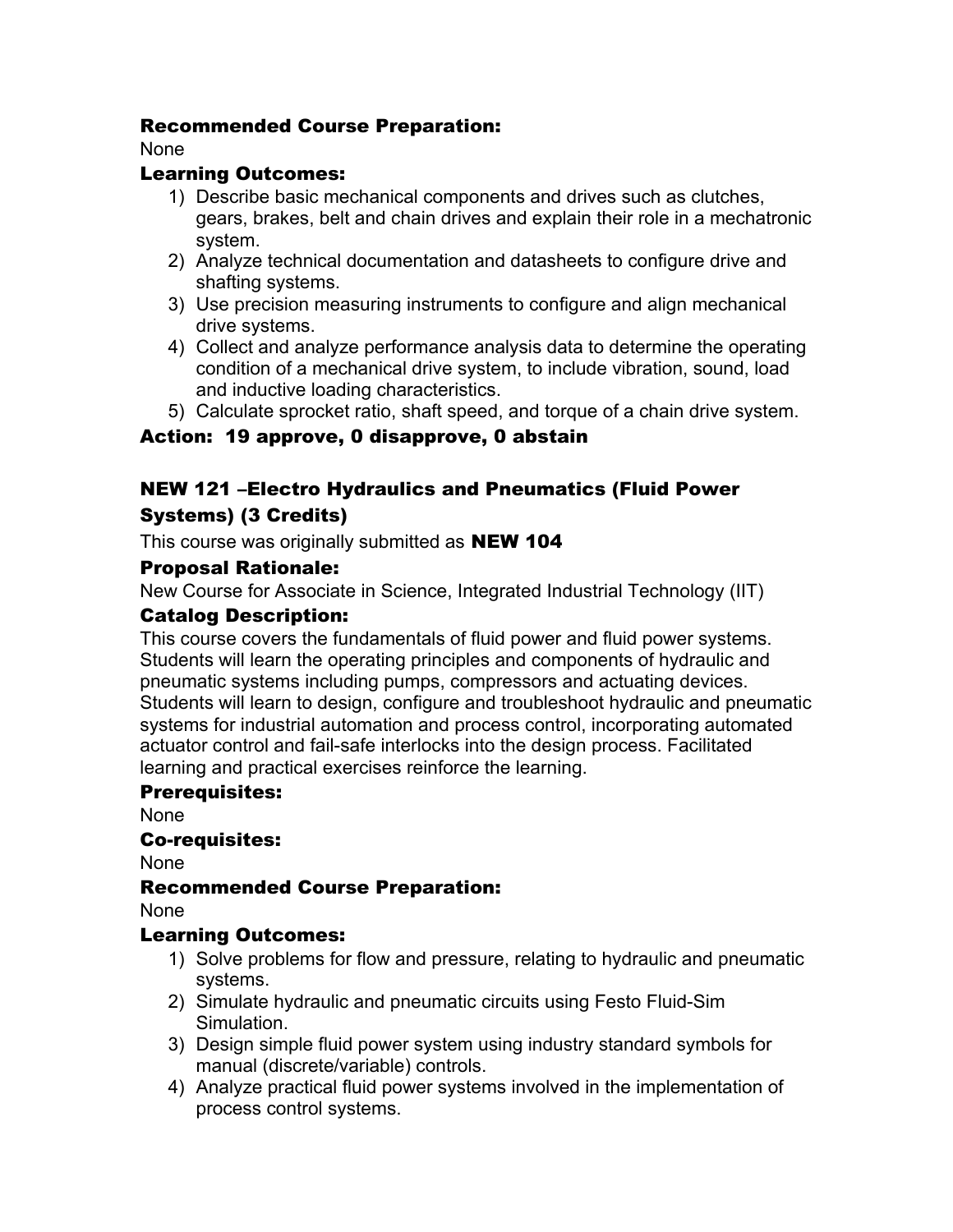5) Apply the functions of fluid power systems to industrial applications.

#### Action: 19 approve, 0 disapprove, 0 abstain

#### NEW 151 – Rapid Prototyping (3 Credits)

This course was originally submitted as **NEW 105** 

#### Proposal Rationale:

New Course for Associate in Science, Integrated Industrial Technology (IIT)

#### Catalog Description:

This course introduces the student to 3d modeling using the CAD/CAM mechanical design automation software. Students will build parametric models of parts and assemblies, and make drawings of those parts and assemblies. The student will study CAD/CAM software configurations, and translate parametric models to produce prototypes using both additive and subtractive manufacturing methods. The course will cover g-code and basic machine safety.

#### Prerequisites:

None

#### Co-requisites:

None

#### Recommended Course Preparation:

None

#### Learning Outcomes:

- 1) Demonstrate basic part modeling using 3d CAD modeling software.
- 2) Demonstrate basic assembly modeling using 3d CAD modeling software.
- 3) Simulate a complete assembly model component parts.
- 4) Troubleshoot and repair 3d model using part editing tools.
- 5) Compile part drawing files for export to additive and subtractive prototyping tools.
- 6) Produce a prototype of a 3d part model using additive manufacturing methods.

#### Action: 19 approve, 0 disapprove, 0 abstain

#### NEW 201 –AC/DC Circuits (4 Credits)

#### Proposal Rationale:

New course for Associate in Science, Integrated Industrial Technology (IIT).

#### Catalog Description:

The Fundamentals of DC and AC Circuits introduces the student to direct current and alternating current theory and the laws that represent electrical concepts. The course includes circuit configurations, source and load types, as well as the wiring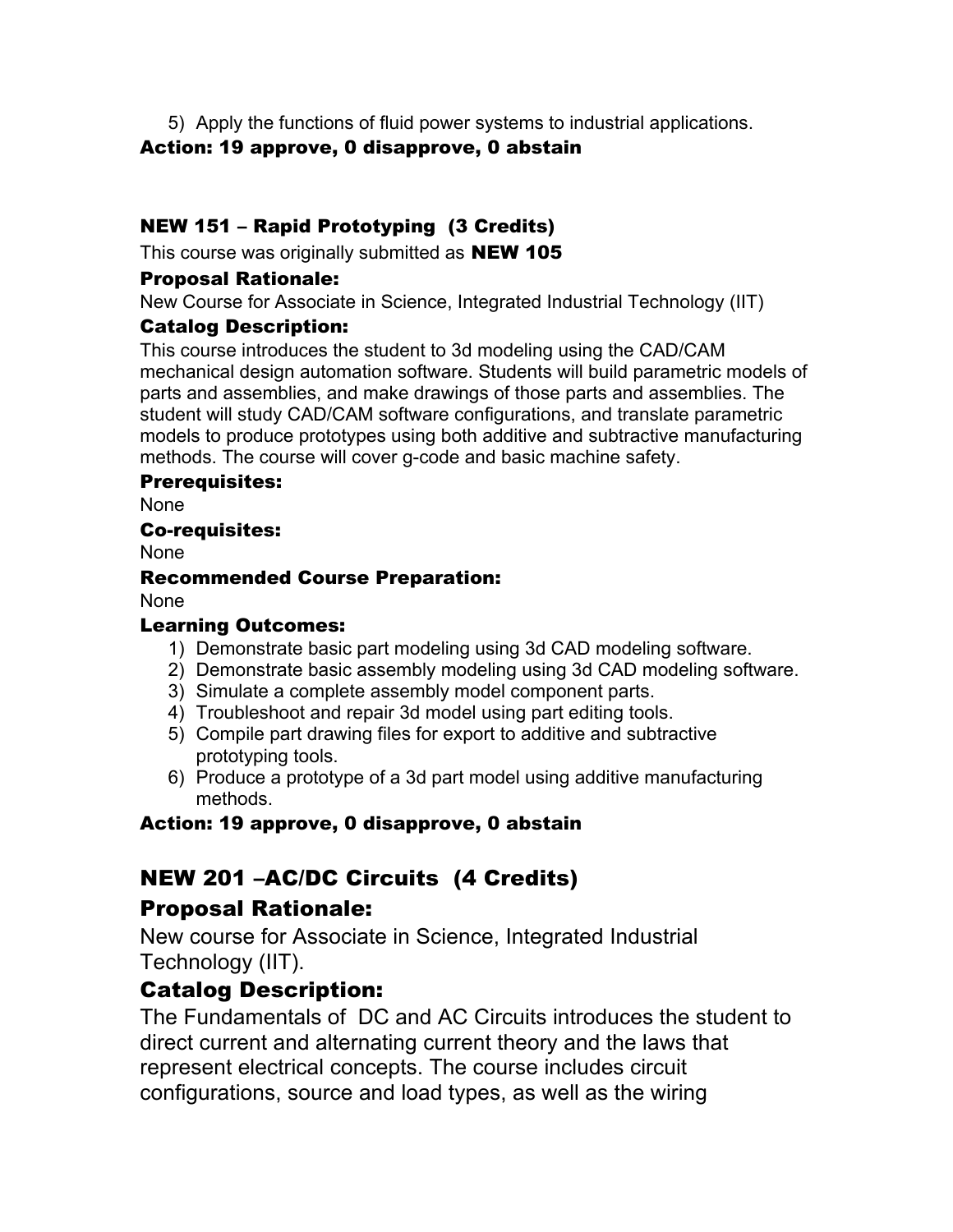configurations of common DC and AC electrical devices. Practical exercises reinforce theory, incorporate experimental learning, and emphasize basic circuit analysis and troubleshooting. The course contextualizes the proper use of electrical tools and test equipment.

# Prerequisites:

Earned a minimum grade of C in ICS – Discrete Mathematics for Computer Science I

Earn a minimum grade of C in MATH 103 – College Algebra or higher in STEM track.

#### Co-requisites:

None

# Recommended Course Preparation:

Must be able to use a desktop and/or laptop computer with a high degree of proficiency.

# Learning Outcomes:

- 1) Analyze the nature of DC and AC electricity and quantities, units and measurements associated with it.
- 2) Properly identify the abbreviations, acronyms, and symbols of DC and AC electrical components in an electrical circuit, and the function of each one.
- 3) Manipulate equations and solve problems by the application of Ohm's law.
- 4) Demonstrate the appropriate process for making resistance, voltage and current measurements using test and measurement tools.
- 5) Calculate the voltage, resistance, and current for series, parallel, and series/parallel circuits for DC circuits.
- 6) Apply the understanding of resistance, inductance, and capacitance to DC and AC circuits and their application to power loads.

# Action: 21 approve, 0 disapprove, 0 abstain

# NEW 221 – Programmable Logic Control (4 Credits)

This course was originally submitted as **NEW 202** 

# Proposal Rationale:

New course for Associate in Science, Integrated Industrial Technology (IIT).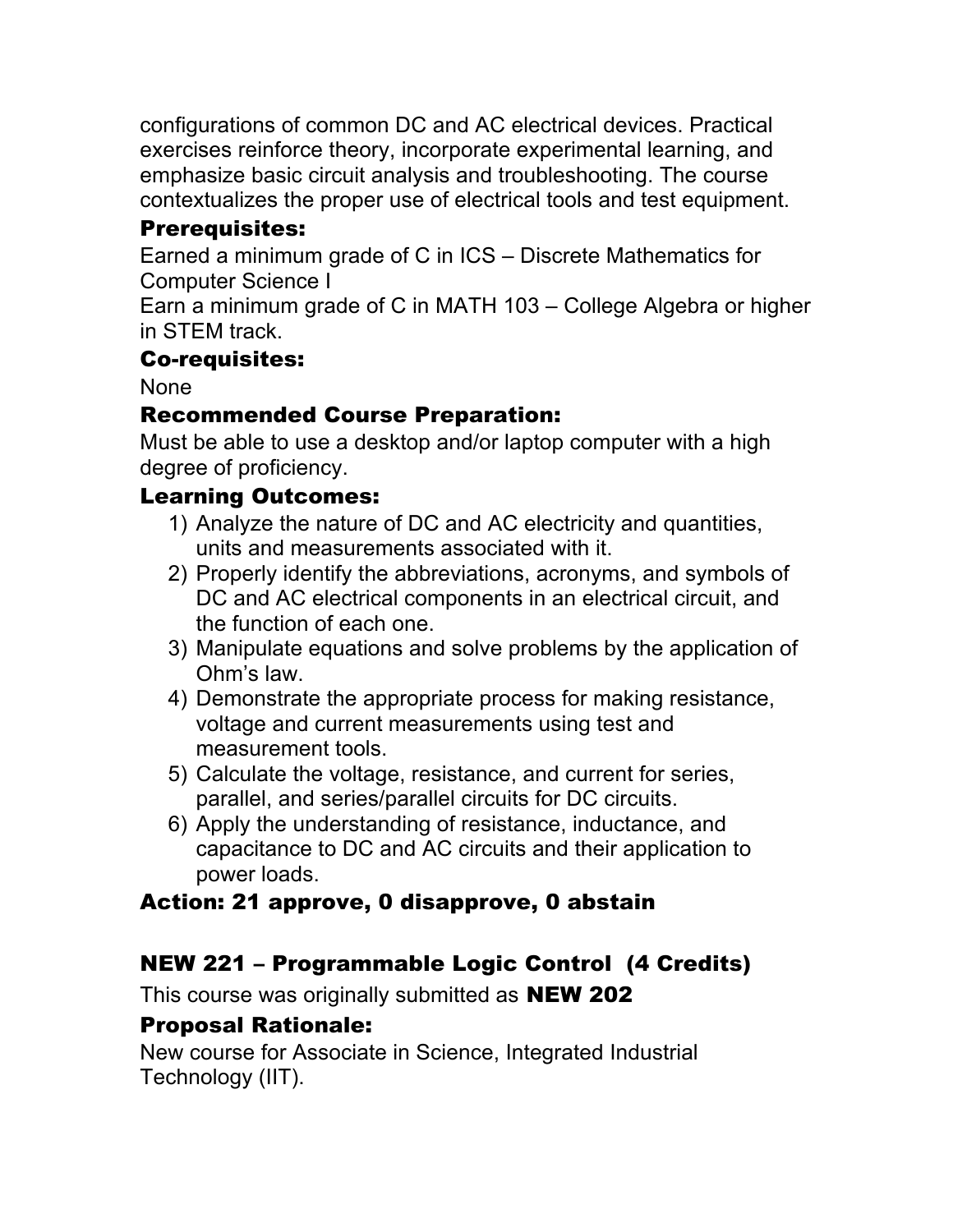# Catalog Description:

This course covers the fundamentals of programmable logic controller (PLC) hardware, programming and integration with mechatronic automation systems. Students will integrate PLC functions by writing logic programs and testing these programs on a functioning system. Students will identify malfunctioning PLC programming and apply troubleshooting strategies to identify and localize problems caused by PLC hardware.

### Prerequisites:

Earned a minimum grade of C in ICS 141 – Discrete Mathematics for Computer Science I

### Co-requisite:

None

### Recommended Course Preparation:

Must be able to use a desktop and/or laptop computer with a high degree of proficiency.

### Learning Outcomes:

- 1) Describe the basic functions and design of programmable logic controllers.
- 2) Read, analyze, and utilize the technical documents such as data sheets, timing diagrams, operation manuals, schematics, and ladder diagrams.
- 3) Explain the role of programmable logic controller programs, upload, test, and integrate the program to an automated process.
- 4) Correctly localize, identify, and document system malfunctions in or caused by programmable logic controller hardware, based upon the technical documentation.
- 5) Trace and describe the flow of information in a given mechatronic system or subsystem with a focus on the control function of programmable logic controllers in the system.

### Action: 21 approve, 0 disapprove, 0 abstain

# NEW 231 –Process Control and Instrumentation (4 Credits)

This course was originally submitted as **NEW 203**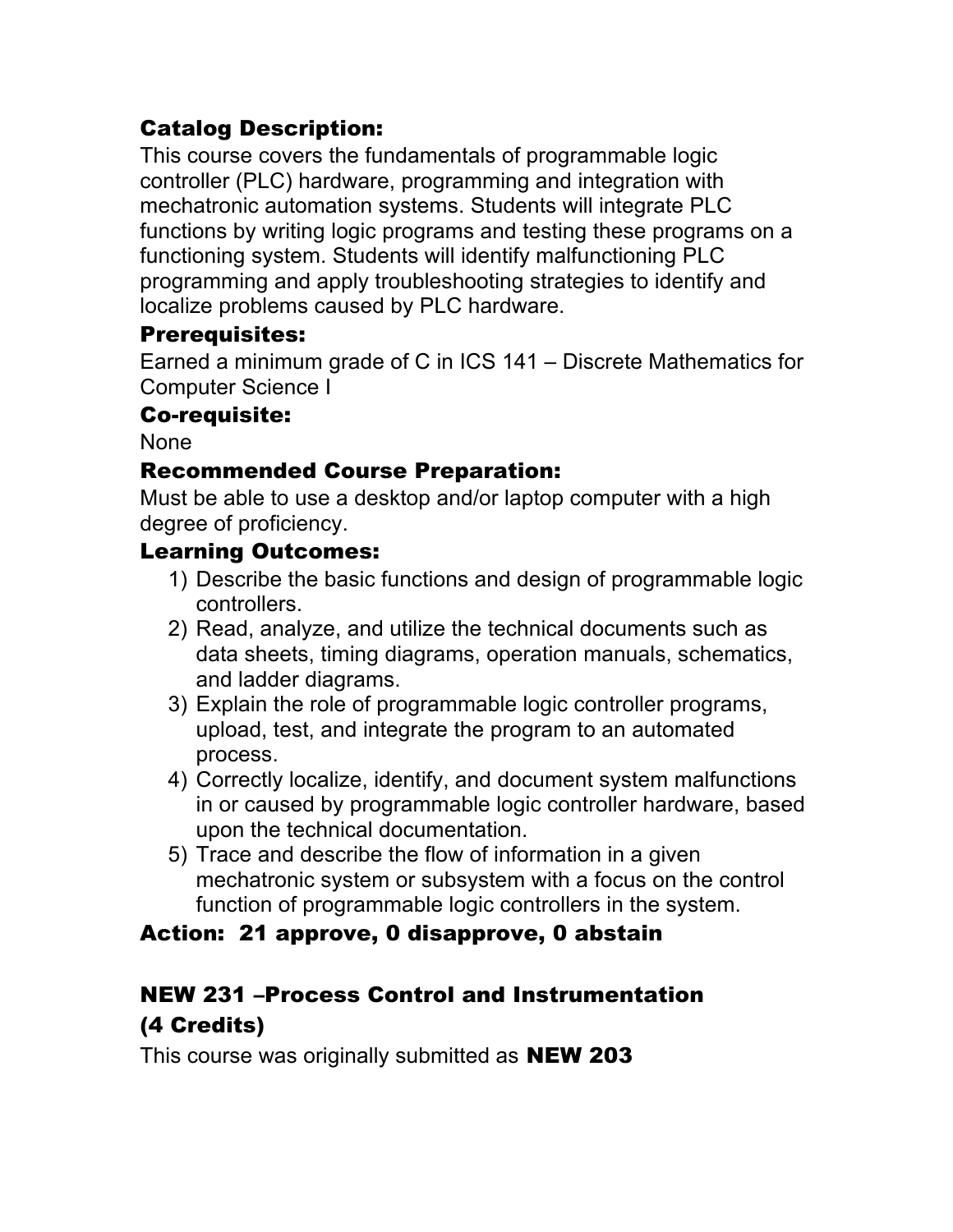# Proposal Rationale:

New Course for Associate in Science, integrated Industrial Technology (IIT)

# Catalog Description:

This course is a study of the instruments and instrument control systems used in a variety of processing industries, including instrumentation unique to manufacturing and automated production and processing systems. Topics include terminology, process variables, symbology, control loops, and basic troubleshooting, as well as temperature, pressure and flow formulas used in the process and industrial automation industries.

### Prerequisites:

Earned a minimum grade of C in ICS 141 – Discrete Mathematics for Computer Science I

Any or the following:

Earned a minimum grade of C in MATH 103 – College Algebra or higher in STEM track.

### Co-requisites:

None

# Recommended Course Preparation:

None

# Learning Outcomes:

- 1) Examine the function of various instruments used in the process and automated manufacturing industry.
- 2) Diagram process control elements in a control loop.
- 3) Examine, identify and calculate each of the process variables, and the relationship between and among each variable.
- 4) Assess the methods and devices used to measure differential pressure, temperature, and the flow in a system.
- 5) Determine the purpose, operation, and forces associated with common pressure sensing and measurement devices used in the process industry.
- 6) Analyze the relationship between components, measuring devices, and controllers in a process control loop.

# Action: 21 approve, 0 disapprove, 0 abstain

# NEW 251 – Motor and Motion Control (4 Credits)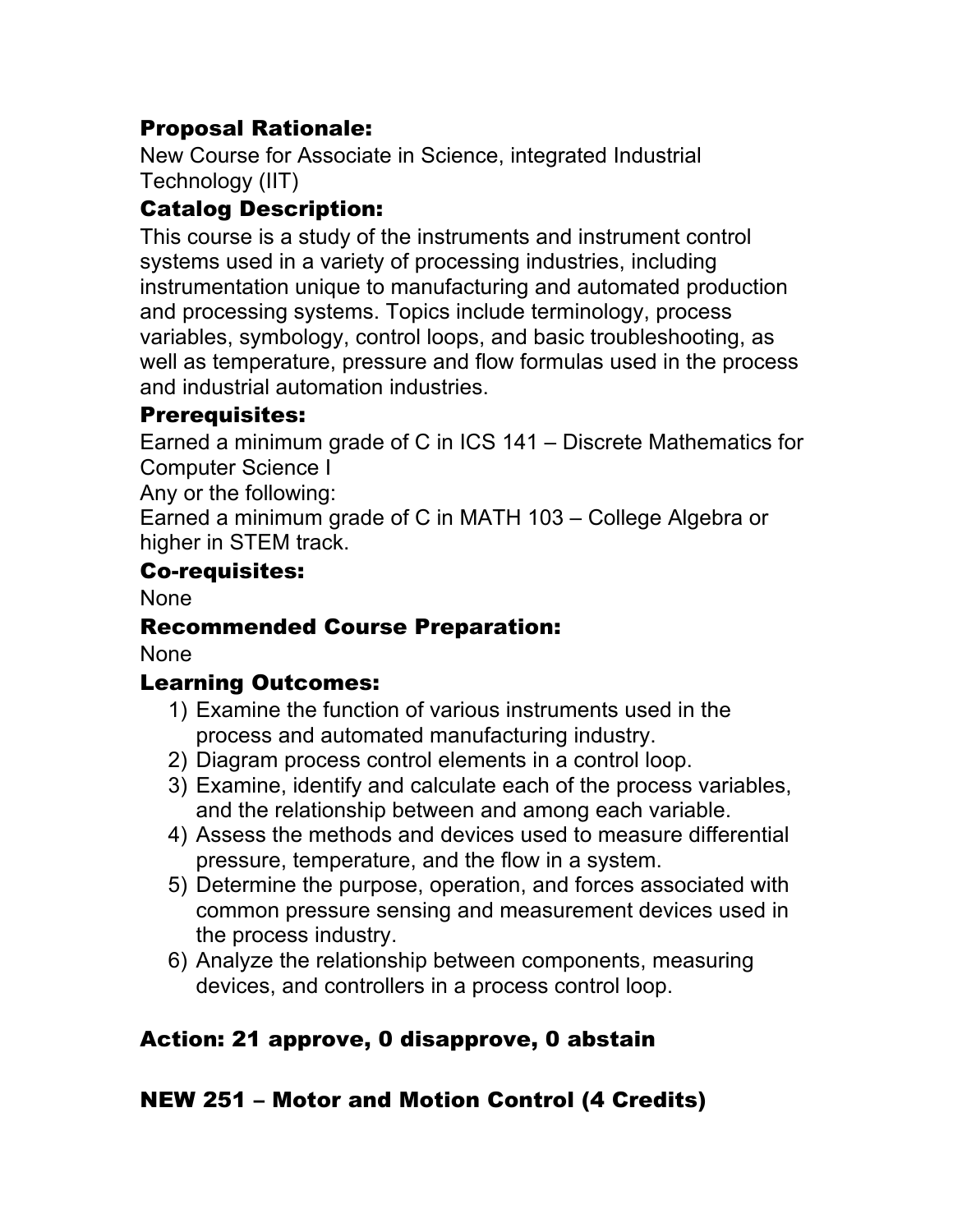This course was originally submitted as **NEW 204** 

# Proposal Rationale:

New Course for Associate in Science, Integrated Industrial Technology (IIT).

# Catalog Description:

The fundamentals of Motor and Motion Control systems is an introductory course to AC & DC motors of various types and the integrated control systems used to control the power and function of electric motors. It is designed to give the student an overview of and introduction to the basic principles of the components and circuitry logic programs that integrate motors to systems. Course work emphasizes an overall understanding of the systems, engineering, equipment, and operations of a typical motor system.

### Prerequisites:

Earned a minimum grade of C in ICS 141 – Discrete Mathematics for Computer Science I

### Co-requisites:

None

# Recommended Course Preparation:

Must be able to use a desktop and/or laptop computer with a high degree of proficiency.

### Learning Outcomes:

- 1) Demonstrate proper safety rules and procedures while working on electromechanical or mechatronic systems.
- 2) Demonstrate the function and proper use of electrical tools and test instruments used in the installation, maintenance and troubleshooting of motors and motor control systems.
- 3) Explain how AC and DC motors and their control mechanisms interact with other components in an integrated electromechanical or mechatronic system.
- 4) Demonstrate motor control strategies, including voltage and frequency control.
- 5) Integrate a coordinated methodology of measurements and adjustments on motors and motor control components in an electromechanical or mechatronic system.
- 6) Demonstrate how to protect motors and prevent motor failure from operating outside of their physical and/or electrical specifications.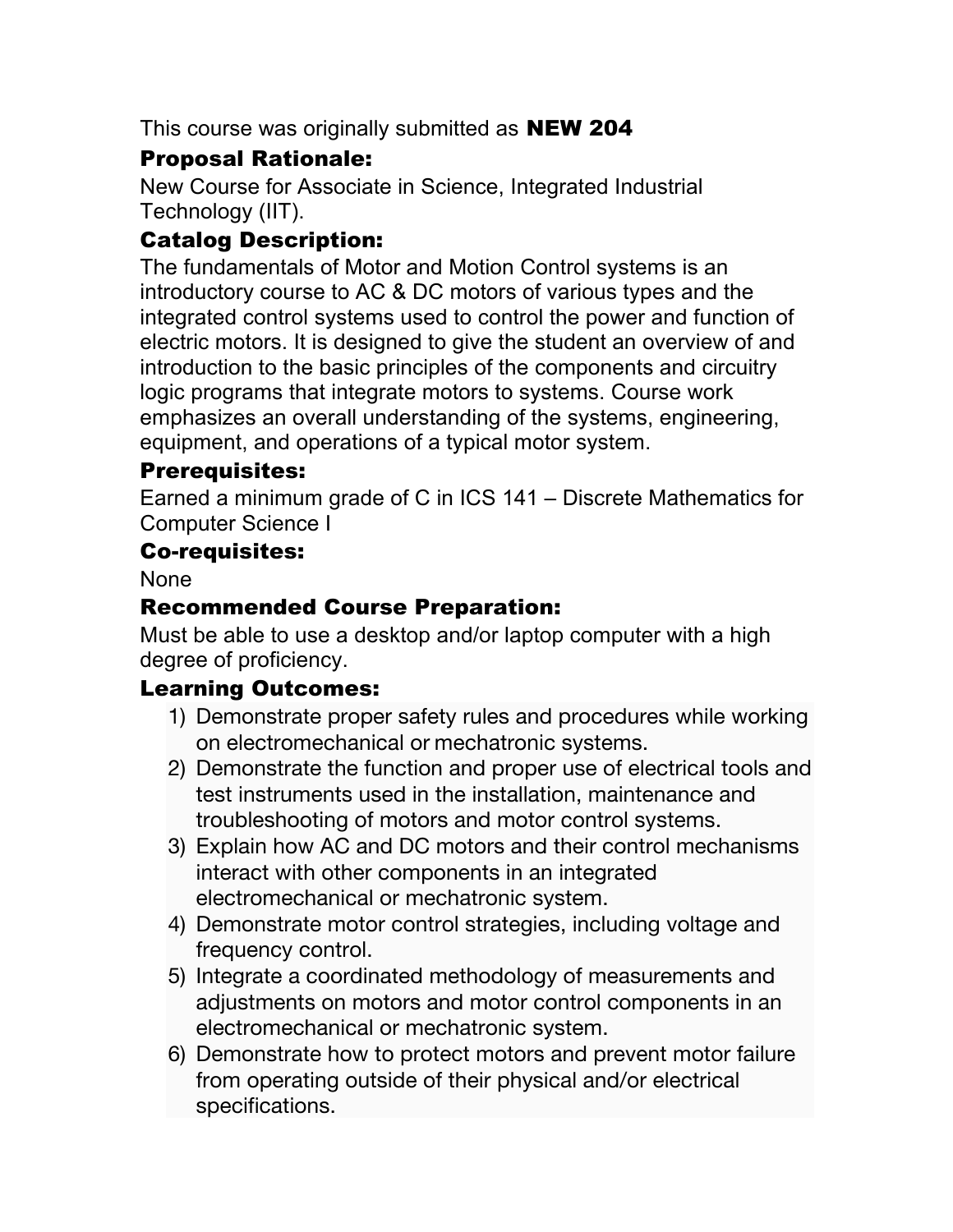7) Develop a troubleshooting methodology to localize, identify and document causes of malfunctions in motor circuits, based upon the technical documentation.

# Action: 21 approve, 0 disapprove, 0 abstain

### NEW 205 – Digital and Analog Circuits (4 Credits Proposal Rationale:

New Course for Associate in Science, Integrated Industrial Technology (IIT)

# Catalog Description:

Digital and Analog circuits introduces the student to the characteristics and applications of semiconductor devices and circuits as well as digital logic functions, combinational, flip flop, and register memory logic circuits. Practical exercises reinforce theory, incorporate experimental learning, and emphasize basic circuit analysis and troubleshooting. The course contextualizes the proper use of electrical tools and test equipment.

#### Pre-requisites:

Earn a minimum grade of C in ICS 141 – Discrete mathematics for Computer Science I

Earn a minimum grade of C in NEW 201 –AC/DC Circuits

### Co-requisites:

None

### Recommended Course Preparation:

None

#### Learning Outcomes:

- 1) Identify and describe the operation of semiconductor devices.
- 2) Analyze where and how digital and analog components are used in electronic circuits.
- 3) Select digital and analog devices using component specifications based on circuit requirements.
- 4) Construct operational circuits using digital and analog devices.
- 5) Select and demonstrate the use of appropriate test equipment to analyze circuit operation.
- 6) Use appropriate troubleshooting techniques to evaluate circuit performance.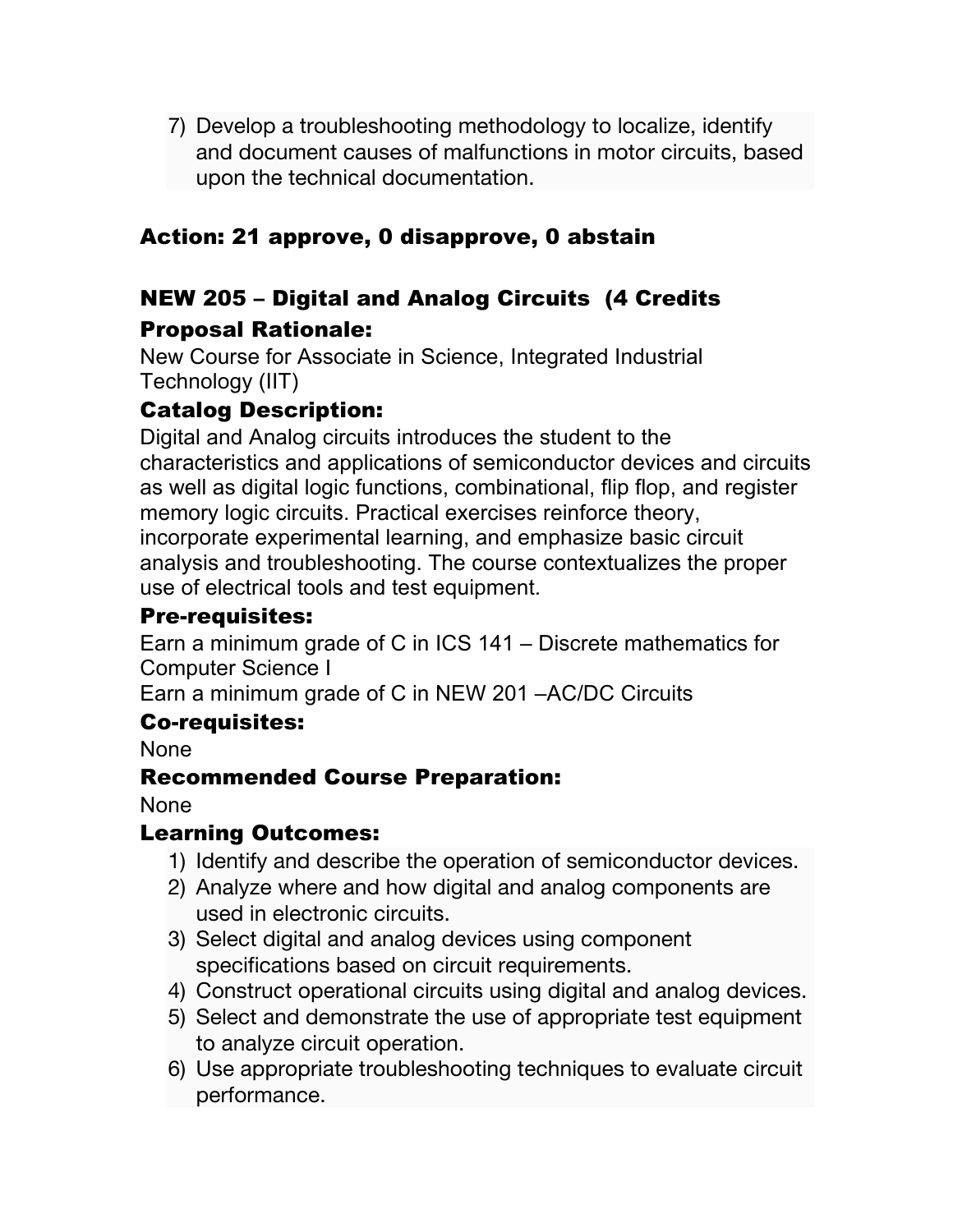7) Analyze power supply, amplifier and oscillator circuits for normal and abnormal operating characteristics.

### Action: 21 approve, 0 disapprove, 0 abstain

# NEW 271- Distributed Control Systems (3 Credits)

This course was originally submitted as **NEW 206** 

### Proposal Rationale:

New Course for associate in Science, Integrated Industrial Technology (IIT)

### Catalog description:

This course introduces the student to logical process automation systems such as Distributed control systems (DCS) and Programmable Automation Controllers (PAC).

### Prerequisites:

Earn a minimum grade of C in ICS 141- Discrete Mathematics for computer Science I

Earn a minimum grade of C in NEW 221 – Programmable Logic control

### Co-requisites:

None

### Recommended Course Preparation:

None

### Learning Outcomes:

- 1) Define distributed control systems and programmable automation controller system capabilities and limitations.
- 2) Interpret sequential function charts.
- 3) Implement a cascade control sequence.
- 4) Configure continuous and sequential control strategies.
- 5) Develop a function block structure.
- 6) Develop HART input/output and configure the input/output to alarms with thresholds.

### Action: 21 approve, 0 disapprove, 0 abstain

# NEW 281- Supervisory Control and Data Acquisition (SCADA) Systems (4 Credits)

This course was originally submitted as **NEW 207**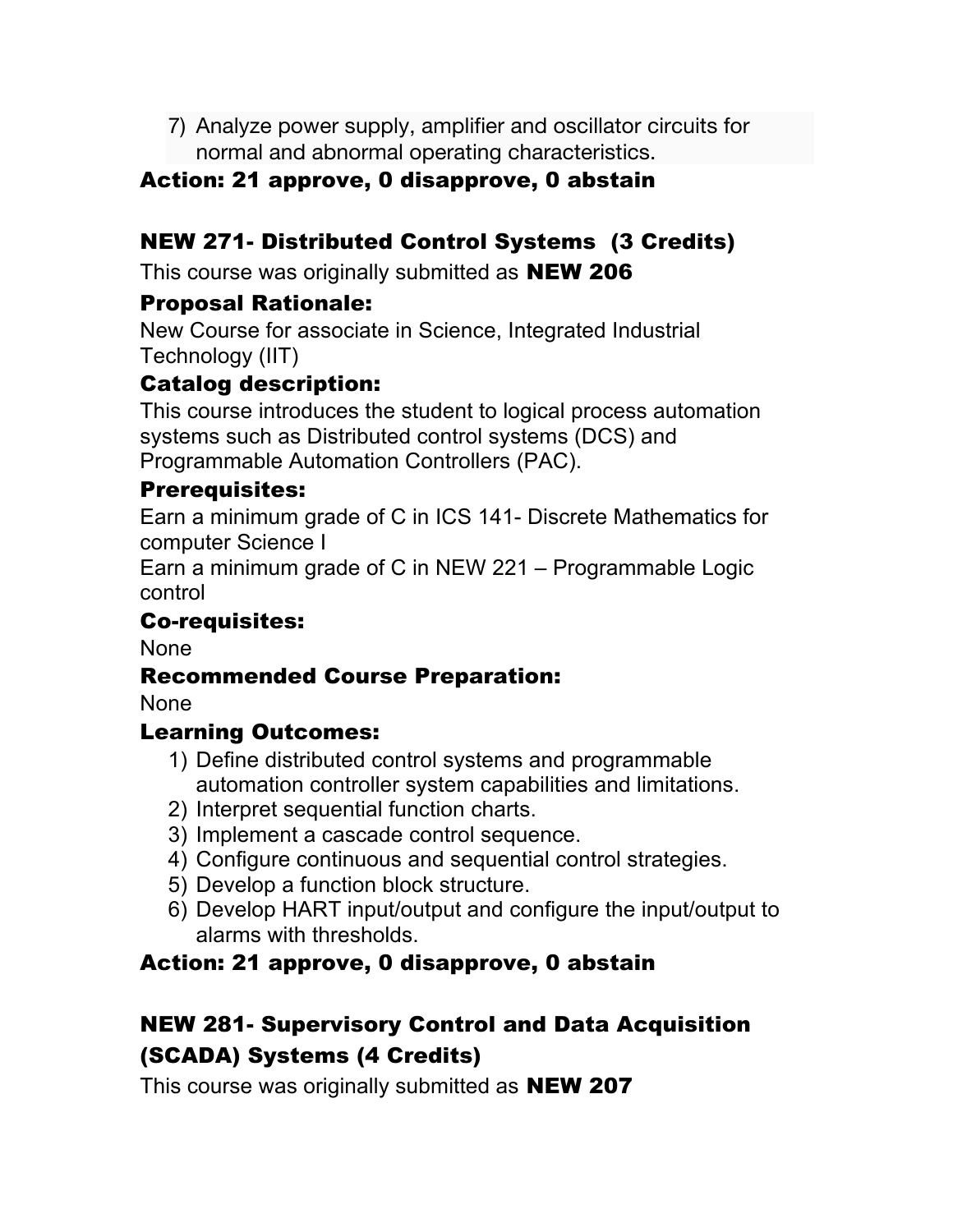## Proposal Rationale:

New Course for Associate in Science, Integrated Industrial Technology (IIT)

# Catalog Description:

This course introduces students to Supervisory Control and Data Acquisition (SCADA) Systems concepts, including basic architecture and technology. This course includes how SCADA software is configured programmed and networked. Students will program SCADA software, integrate input/output devices, networking, and communication configurations.

### Prerequisites:

Earn a minimum grade of C in NEW 221- Programmable Logic **Control** 

### Co-requisites:

None

# Recommended Course Preparation:

None

### Learning Outcomes:

- 1) diagram the architecture and technology of a SCADA System.
- 2) Contrast SCADA systems to other information systems.
- 3) Evaluate the limitations of current SCADA technology.
- 4) Design a simplified SCADA application.
- 5) Configure the Human Machine Interface of a simplified SCADA application.
- 6) Configure SCADA using standard industrial protocols.

# Action: 21 approve, 0 disapprove, 0 abstain

# ED 336 – Student Teaching Portfolio (3 Credits)

### Proposal Rationale:

This course will provide guidance on developing a student teaching portfolio providing evidence of proficiency in Council for Exceptional Children initial teacher standards, which is a Hawaii Teacher Standards Board requirement for recommendation for teacher licensure. The portfolio is part of the Advanced Professional Certificate in SPED PK-12.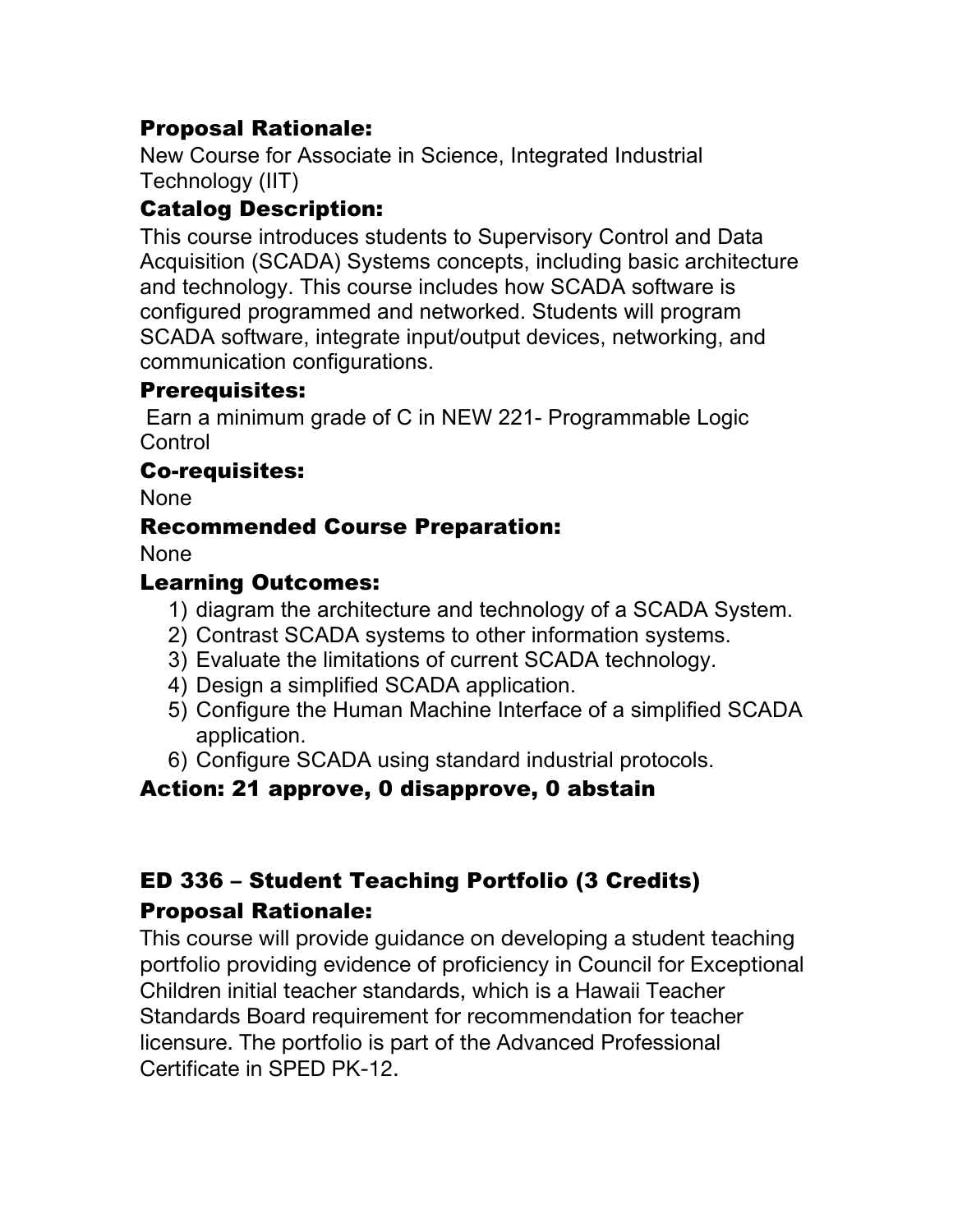# Catalog Description:

This course guides students through the process of providing documented evidence of teaching proficiencies aligned with initial preparation standards from Hawaii Teachers Standards Board, the Council for Exceptional children, and the Interstate Teacher Assessment and Support Consortium (InTASC). The portfolio will be assessed as part of recommendation for licensure in SPED PK-12 in the state of Hawaii.

### Prerequisites:

- Earned a minimum grade of C in
	- o ED 330 SPED Law and IEP Development
	- o ED 331 Special Education Assessment
- And Completed this many years of degree 4 years of bachelor's degree.

### Co-requisites:

None

## Recommended Course Preparation

- ED 332 English language Arts Instruction and Intervention
- ED 334 Participating in a Professional Community
- ED 335 Educational Technology for the Inclusive Classroom

### Learning Outcomes:

- 1) Develop a professional teaching portfolio that demonstrates proficiency in the Hawaii Teachers Standards Board's standards for teacher licensure in SPED PK-12.
- 2) Analyze and reflect on evidence used for portfolio that demonstrates an ability to modify and improve professional conduct.

# Action: 21 approve, 0 disapprove, 0 abstain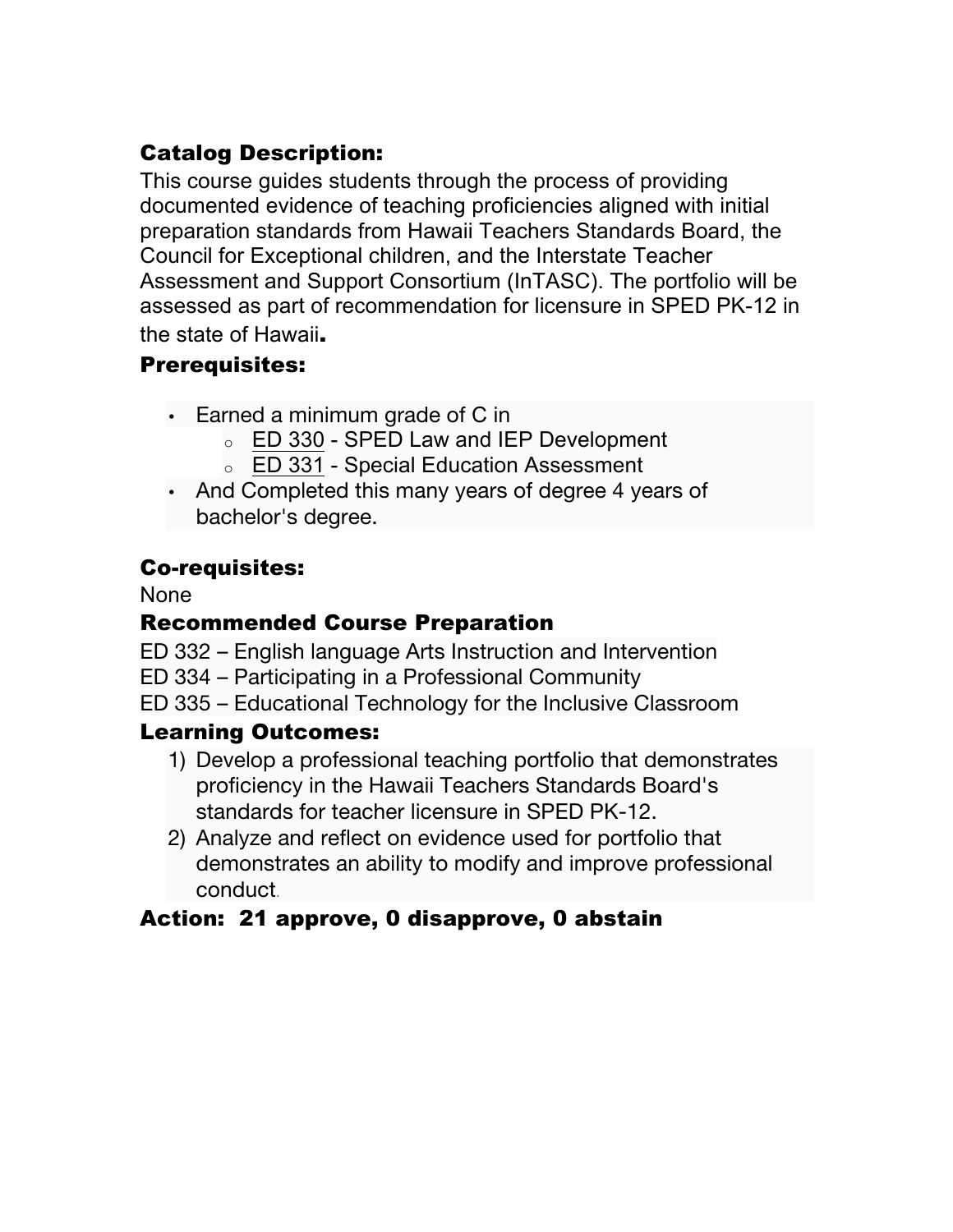#### Programs

# AS – IIT Associate in Science – Integrated Industrial **Technology**

### Description:

The Associate in Science in Integrated Industrial Technology (AS-IIT) is a 61-credit degree program intended to provide students with a foundation in electronic, electrical, mechanical, and automated control systems to meet the workforce needs of an emerging industrial technology industry. This program provides students with a theoretical and practical understanding of mechatronic systems and develops practical skills and systems integration. Graduates will be able to program, operate, maintain, calibrate, and repair the equipment that makes up these systems. The degree prepares students for occupations that involve the integration of electronic, electrical, mechanical, and communications systems. Typical occupations may include automated programmable electromechanical systems technicians, robotics and manufacturing systems technicians, and process control systems integration technicians

#### Program Learning Outcomes:

- 1. Apply the principles of mathematics, electronics, mechanical systems, and controls systems to program, maintain, calibrate, and repair advanced integrated systems in manufacturing and transportation.
- 2. Use appropriate safety, health, and personal protection procedures applicable to an industrial working environment.
- 3. Demonstrate an understanding of the structure and function of mechatronic systems and follow a logical sequence for isolating problems within an industrial process.
- 4. Analyze process control system operations and select the appropriate sensing equipment for that operation.
- 5. Analyze the operating difficulties of an automated system and perform the corrective actions needed.
- 6. Utilize proper procedures for inspection, preventive maintenance, and corrective maintenance of integrated industrial systems.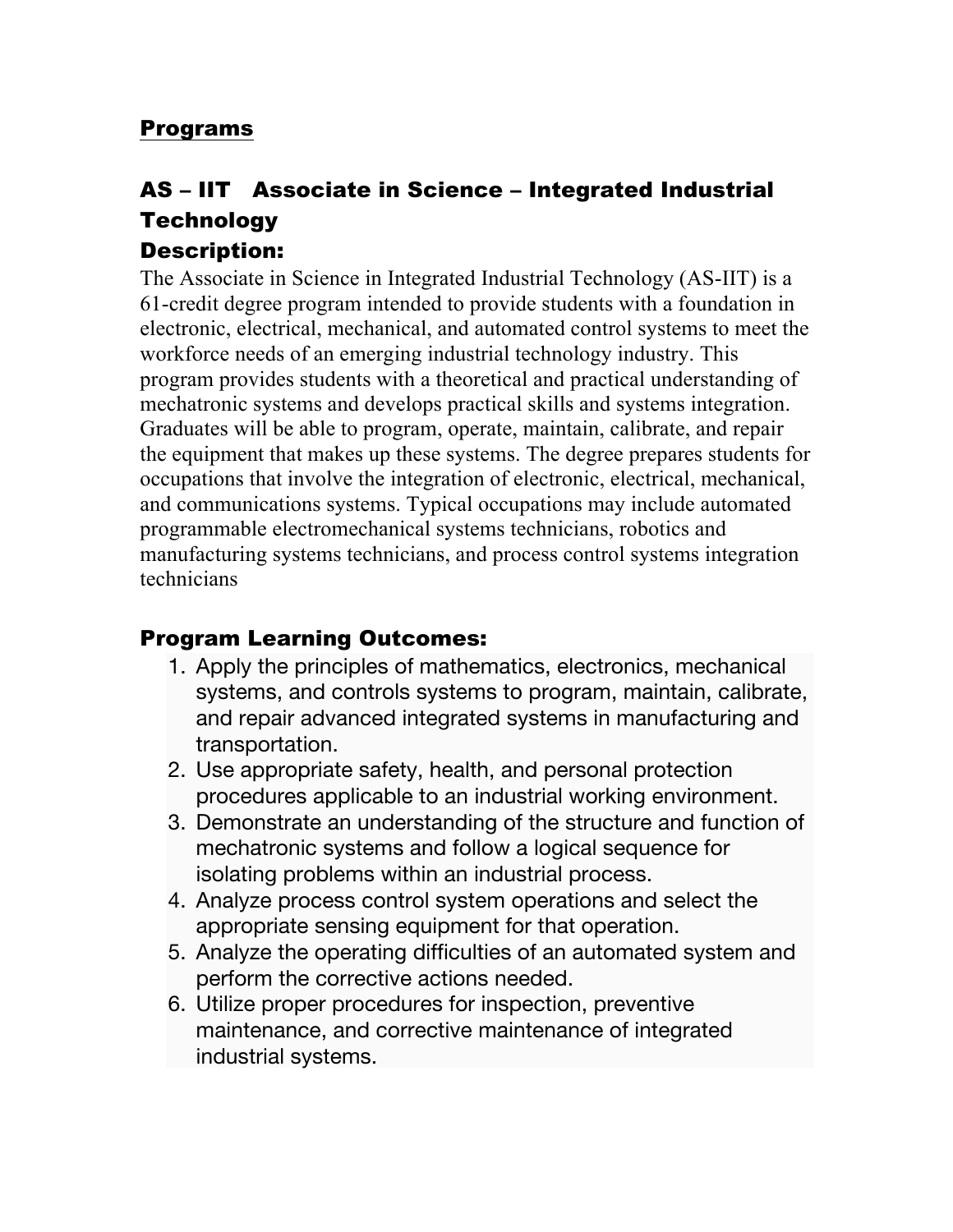- 7. Demonstrate an understanding of the theory, construction, installation and operation of hydraulic and pneumatic systems in an automated controls environment.
- 8. Demonstrate an understanding of mechanical drive systems, their function and the operation in an automated controls environment.
- 9. Apply principles of process quality assurance to an automated control environment.
- 10. Use CAD/CAM to create drawings of parts and assemblies to create prototypes using additive manufacturing.

# Program Curriculum Plan:

The proposed IIT curriculum is presented below with six existing general education courses and twelve new credit technical courses creating new career pathways for students. The program will also provide a clear structured pathway for both full-time and part-time students and is designed to provide an alternative graduation pathway for students that are not able to complete the more rigorous Associate in Science - Natural Science (ASNS) program.

The IIT Program will increase enrollment from target populations; specifically, it will provide an opportunity for adult learners (industry professionals) to return to attain a degree in their profession. The program will take advantage of the existing Prior Learning Assessment (PLA) program and provide an avenue for adult learners to earn a degree faster than traditional students.

All required IIT courses must be passed with a grade of "C" or better in order to be applied to the degree.

Core Requirements: 42 credits

- -IIT 101 Safety, Health, and Environment (3)
- -IIT 121 Electro-hydraulics and Pneumatics (3)
- -IIT 131 Mechanical Drive Systems (3)
- -IIT 151 Rapid Prototyping (3)
- -IIT 171 Principles of Process Quality (3)
- -IIT 201 AC/DC Circuits (4)
- -IIT 205 Digital and Analog Circuits (4)
- -IIT 221 Programmable Logic Control (4)
- -IIT 231 Process Control and Instrumentation (4)
- -IIT 251 Motor and Motion Control (4)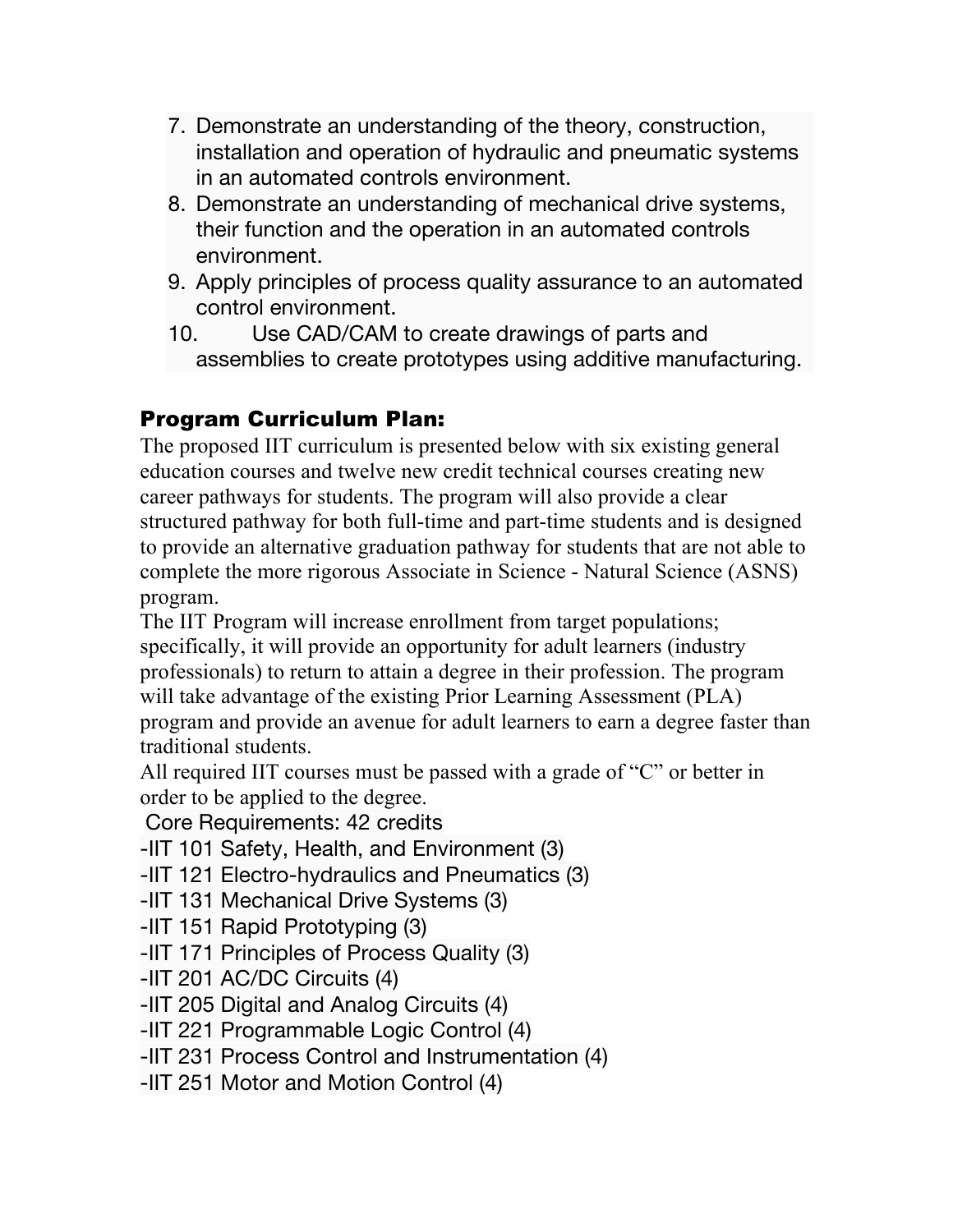-IIT 271 Distributed Control Systems (3)

-IIT 281 Supervisory Control & Data Administration (4) General

Education Requirements: 19 credits

-Arts & Humanities (100 level or above) (3)

-ENG 100 Composition I (3)

-ICS 141 Discrete Mathematics for Computer Science I (3)

-MATH 103 College Algebra or higher (3)

-PHYS 100 Survey of Physics (3)

-PHYS 100L Survey of Physics Laboratory (1)

-Social Sciences (100 level or above) (3)

# Program Rules

Semester 1

- Completed the following:
	- o NEW 101 Industrial Safety Health and Environment
	- o NEW 131 Mechanical Drive Systems
	- o NEW 121 Electro Hydraulics and Pneumatics (Fluid Power Systems)
	- o ENG 100 Composition I
	- o MATH 103 College Algebra

#### Semester 2

- Completed the following:
	- o ICS 141 Discrete Mathematics for Computer Science I
	- o PHYS 100 Survey of Physics
	- o PHYS 100L Survey of Physics Laboratory
	- o NEW 171 Principles of Process Quality
	- o NEW 151 Rapid Prototyping
- Any Social Sciences Course (100 level or above)

#### Semester 3

- Completed the following:
	- o NEW 201 AC/DC Circuits
	- o NEW 231 Process Control and Instrumentation
	- o NEW 251 Motor and Motion Control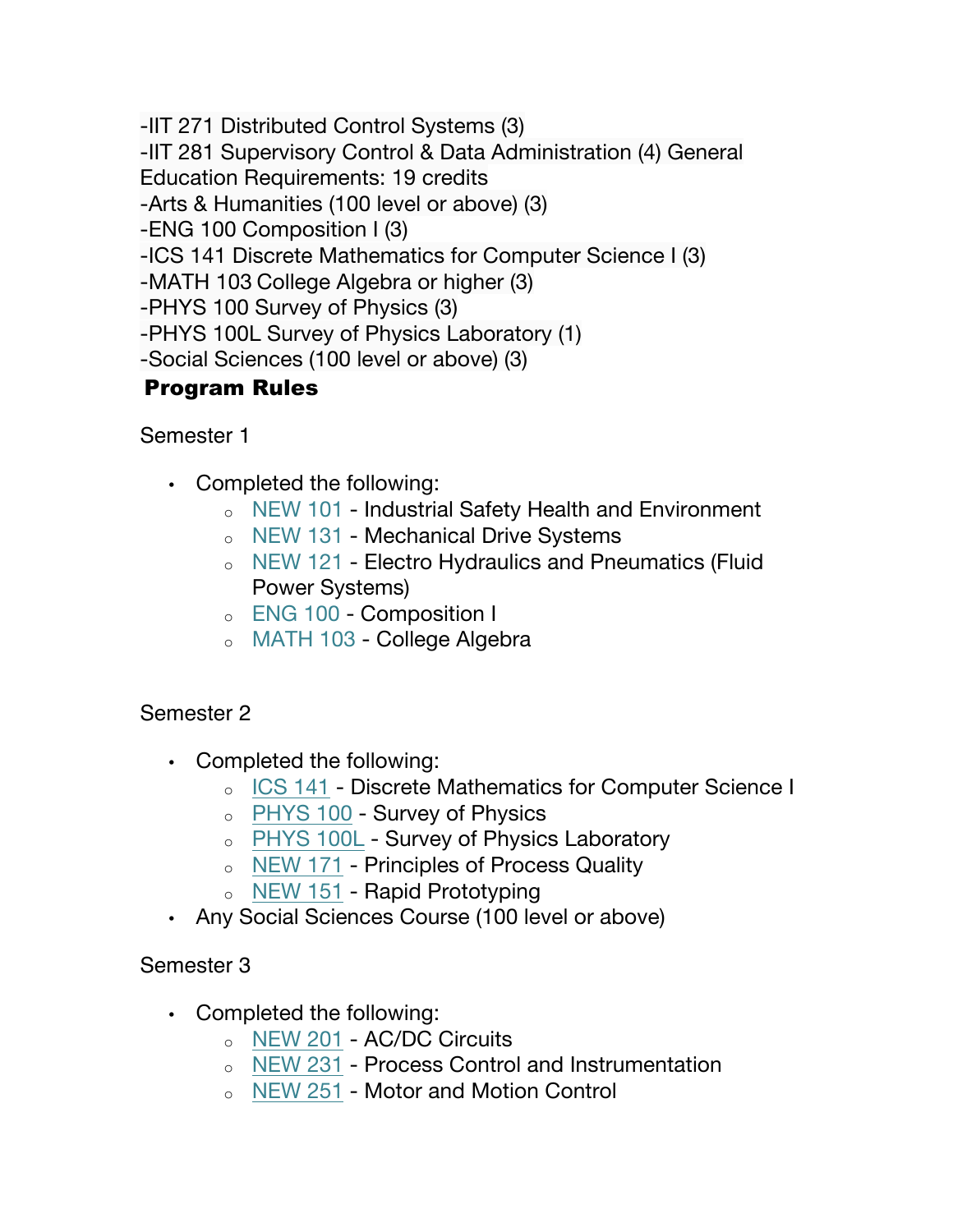o NEW 221 - Programmable Logic Control

#### Semester 4

- Completed the following:
	- o NEW 205 Digital and Analog Circuits
	- o NEW 271 Distributed Control Systems
	- o NEW 281 Supervisory Control and Data Acquisition (SCADA) Systems
- Any Arts and Humanities Course (100 level or above)

# Action: 21 approve, 0 disapprove,0 abstain

# CA – IIT Certificate of Achievement – Integrated Industrial Technology

### Description:

The Certificate of Achievement in Integrated Industrial Technology (CA-IIT) program is intended to provide students with entry-level skills in hydraulic, pneumatic, and mechanical drive systems, as well as apply principles of process quality assurance in an automated controls environment to meet the workforce needs of an emerging industrial technology industry. Students will be able to perform inspection, preventative maintenance, and corrective maintenance while applying proper safety, health, and personal protection procedures. Students will also gain experience in computer-aided design (CAD) to create drawings of parts and assemblies for prototypes.

### Program Learning Outcomes:

- 1) Use appropriate safety, health, and personal protection procedures applicable to an industrial working environment.
- 2) Utilize proper procedures for inspection, preventive maintenance, and corrective maintenance of integrated industrial systems.
- 3) Demonstrate an understanding of the theory, construction, installation and operation of hydraulic and pneumatic systems in an automated controls environment.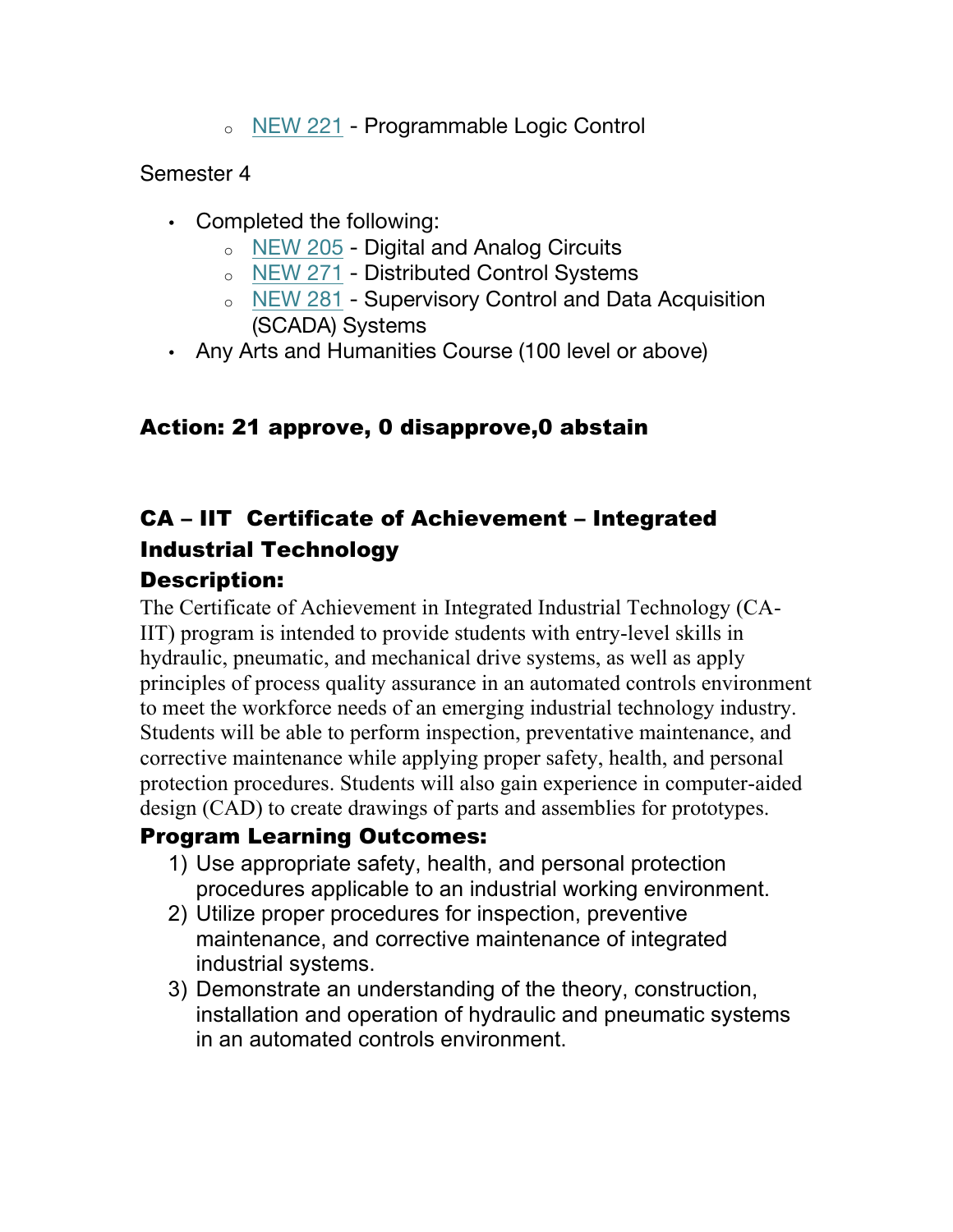- 4) Demonstrate an understanding of mechanical drive systems, their function and the operation in an automated controls environment.
- 5) Apply principles of process quality assurance to an automated control environment.
- 6) Use CAD.CAM to create drawings of parts and assemblies to create prototypes using additive manufacturing.

#### Program Curriculum Plan:

This certificate contains these courses:

First semester requirements (15 credits) -IIT 101 Safety, Health, and Environment (3) -IIT 121 Electro-hydraulics and Pneumatics (3) -IIT 131 Mechanical Drive Systems (3) -ENG 100 Composition I (3) -MATH 103 College Algebra or higher in STEM track (3) Second semester requirements (16 credits) -IIT 151 Rapid Prototyping (3) -IIT 171 Principles of Process Quality (3) -ICS 141 Discrete Math for Computer Science I (3) -PHYS 100 Survey Of Physics (3) -PHYS 100L Survey of Physics Laboratory (1) -Social Sciences (100 Level & Above) (3)

This certificate will use the same admission, advising, and counseling resources as the As in IIT program. To earn the certificate, a minimum of a "C" grade in each of the courses is required.

### Action: 19 approve, 0 disapprove, 0 abstain

# CO – IIT Certificate of Competence – Integrated Industrial Technology Description:

The Certificate of Competence in Integrated Industrial Technology (CO-IIT) program is intended to provide students with entry-level skills in hydraulic, pneumatic, and mechanical drive systems in an automated controls environment to meet the workforce needs of an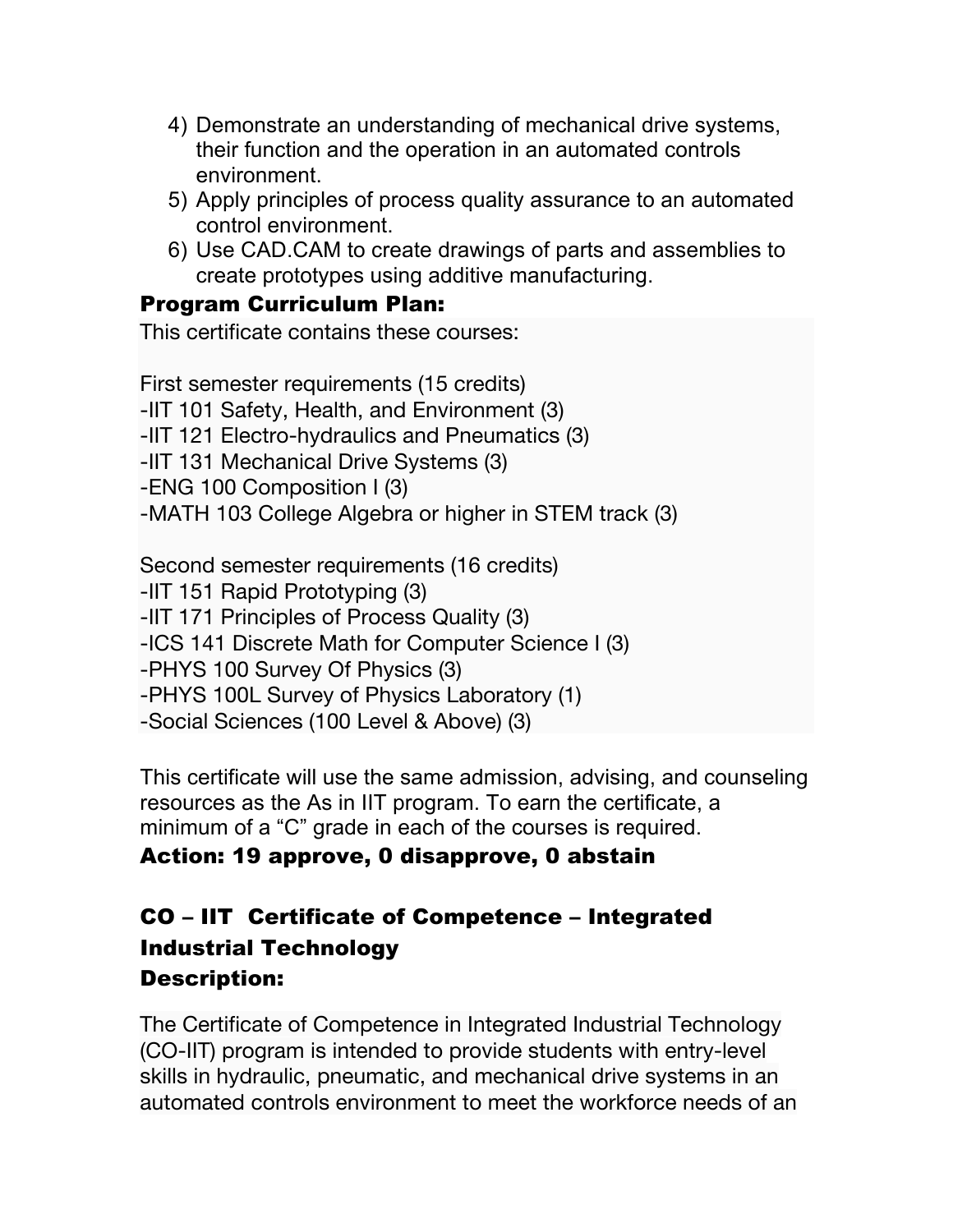emerging industrial technology industry. Students will be able to perform inspection, preventative maintenance, and corrective maintenance while applying proper safety, health, and personal protection procedures. Students will also gain experience in computer-aided design (CAD) to create drawings of parts and assemblies for prototypes.

### Program Learning Outcomes:

- 1) Use appropriate safety, health, and personal protection procedures applicable to an industrial working environment.
- 2) Utilize proper procedures for inspection, preventive maintenance, and corrective maintenance of integrated industrial systems.
- 3) Demonstrate an understanding of the theory, construction, installation and operation of hydraulic and pneumatic systems in an automated controls environment.
- 4) Demonstrate an understanding of mechanical drive systems, their function and the operation in an automated controls environment.

### Program Curriculum Plan:

This certificate contains these courses:

- -IIT 101 Safety, Health, and Environment (3)
- -IIT 121 Electro-hydraulics and Pneumatics (3)
- -IIT 131 Mechanical Drive Systems (3)
- -ENG 100 Composition I (3)
- -MATH 103 College Algebra or higher in STEM track (3)

This certificate will use the same admission, advising, and counseling resources as the AS in IIT program. To earn the certificate, a minimum of a "C" grade in each of the courses is required.

# Action: 19 approve, 0 disapprove, 0 abstain

APC- SPED Advanced Professional Certificate in Special Education Mild/Moderate PK-12 Proposal Rationale: Description: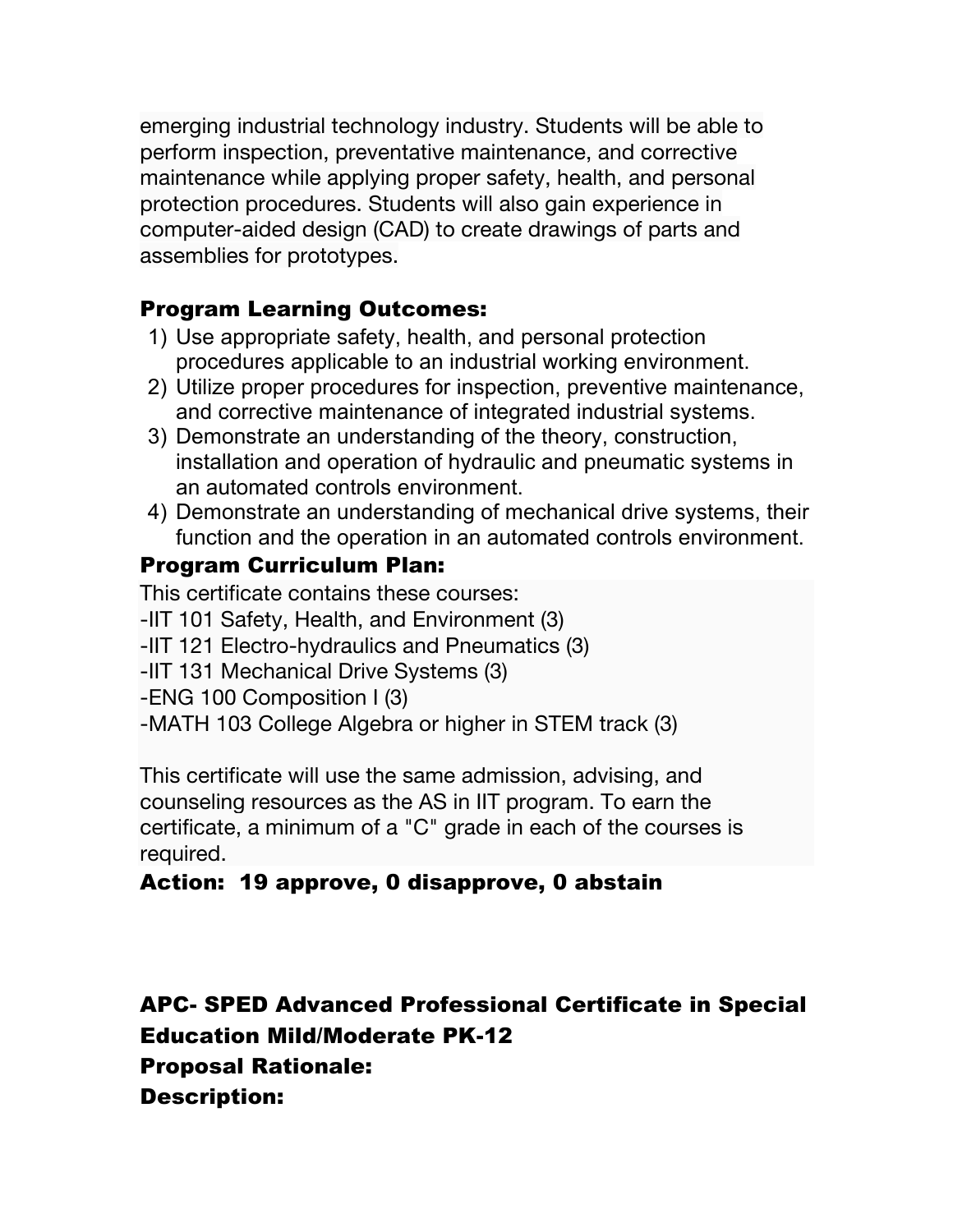The Advanced Professional Certificate in SPED Mild/Moderate PK-12 is a 24 cr. certificate for those with a bachelor-level degree in any field which leads to recommendation for licensure to teach SPED.

# Program Learning Outcomes:

- 1) Explain and practice the special education policies, procedures and legal requirements regarding students with disabilities.
- 2) Describe the range and multiple manifestations of disabilities and their effects on social and emotional development, communication skills and oral language development, motor skills, functional and independent living skills, employmentrelated skills, and self-advocacy skills.
- 3) Design and implement individualized educational programs and will have a repertoire of instructional strategies, accommodations, assessment techniques and procedures that are appropriate for students with disabilities.
- 4) Explain strategies for collaborating with families and other professionals to further student learning.
- 5) Identify how to access resources and assistive technologies to support student learning, and to provide transition support to help students maintain continuous progress toward their educational goals.

### Program Justification:

The majority of emergency hire teaching positions and new vacancies continue to be for special education teachers in hard-to-staff rural and/or high poverty schools. In fact for the 2015-2016 SY, 26.7 percent of all new hires were assigned to Leeward District schools. Of the newly employed teachers, 9.6 percent were hired for elementary special education positions and 11.9 percent were hired for special education inclusion positions. Hawaii's largest teacher education program at UH Manoa produces 20.1 percent of newly hired teachers. According to the Hawaii Teacher Standards Boards 2014 Annual Report on Educator Preparation Programs, 54% of candidates who complete educator education programs in Hawaii come from UH campuses ( Leeward CC-2; UH Hilo-26, UH Manoa-318; UH West Oahu-14) with the next largest educator preparation program, Chaminade University, producing 12% of program completers. According to the Hawaii Teachers Standards Board's Executive Summary, for at least the past seven years, vacancies of special education teaching positions have been largely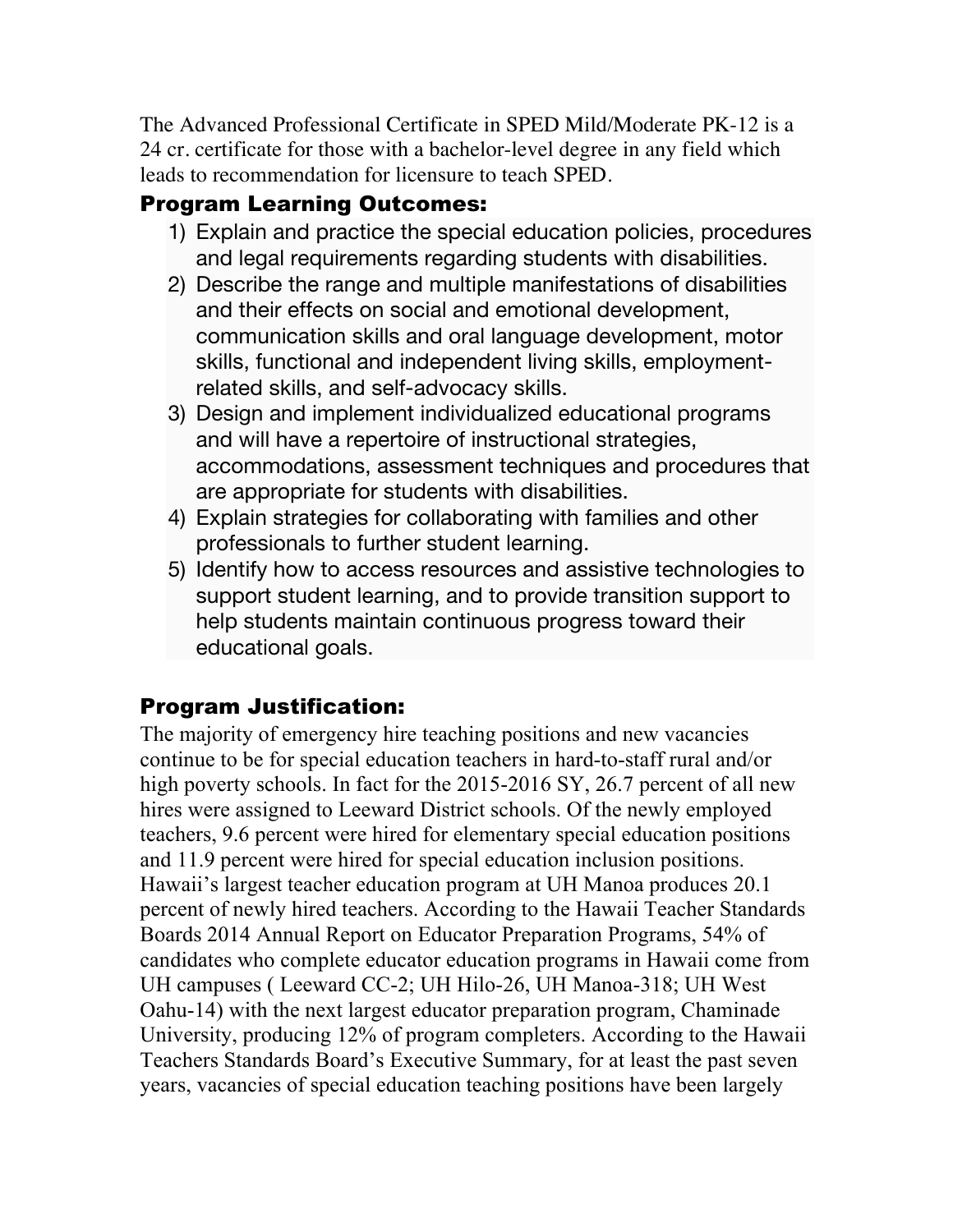filled by teachers who were new, unqualified or inexperienced. Evaluators from a 5-year special education teacher retention review concluded: "The filling of SpEd vacancies by unqualified and inexperienced teachers has certainly had a dramatic effect on those students in their charge, and whether these teachers would continue their teaching careers in SpEd." (HSTA Executive Summary SPED Survey, August 2015). The Hawaii Department of Education hires about 1,500 new teachers annually. Out of the newly hired HDOE teachers, 68 percent have absolutely no previous teaching experience. According to the Hawaii Public Schools Employment Report (2013-2014), 43.1 percent of newly hired teachers hold out-of-state SATEP College Degrees and 19.3 percent of new teachers are hired without a SATEP Degree. Furthermore, non-SATEP and TFA teachers represent about 25 percent of new hires, and 70 percent of them leave the teaching profession within the first three years (HDOE New Teacher Retention Report, November 2015; Hawaii Public Schools Employment Report, 2013- 2014). As a result, the HIDOE has recently released solicitation for alternate route certification of teachers with priority for candidates employed in the Zones of School Innovation (identified as high poverty, low-performing schools). Despite the \$1,500-\$6,000 retention bonuses used as relocation incentives to recruit and retain teachers in hard-to-fill placements (particularly special education positions in high poverty schools) a study of Hawaii's compensation system conducted by Augenblick, Palaich and Associates (APA) noted that "retention of licensed SPED teachers bonuses were received by so few people--fewer than 10 teachers per year." Based on the November 2015 Hawaii Department of Education Teacher Retention Report, Hawaii's cost of teacher turnover is between \$6,233,981 and \$13,569,084 based on 1,428 teachers leaving the profession in Hawaii at an estimated cost of between \$4,366 and \$9,502 per teacher (includes costs of terminations, recruitment, hiring, substitutes, learning losses and training). Offering the state's most affordable and accessible SATEP pathway to earn an APC in SPED PK-12 would enable Hawaii state residents to pursue a teaching career in a community they are deeply committed to and, in many cases, have already dedicated years serving in the local education system. Student enrollment in Leeward Community College's Teacher Education Program would increase significantly by allowing AAT graduates to seamlessly transition into one additional year of SPED coursework and a final year of clinical practice at one of our partner institutions. Furthermore, working professionals or those with family commitments would be able to earn the APC through the state's most affordable distance learning courses. As a program focused on experiential learning and flexible delivery, the